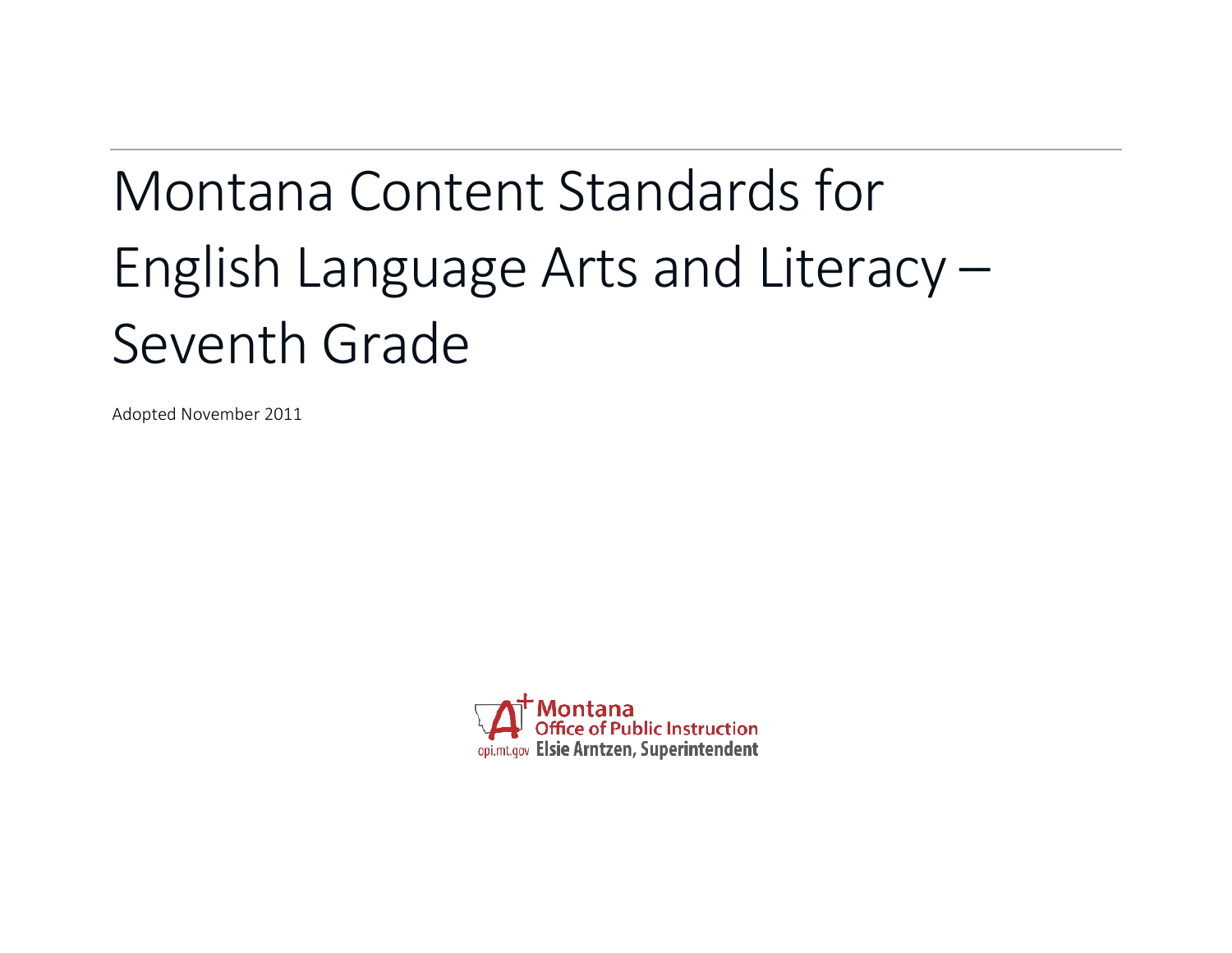## Introduction

This guide outlines the Montana Content Standards for  $7<sup>th</sup>$  grade students in English Language Arts and Literacy in History/Social Studies, Science, and Technical Subjects. This is a grade-specific look at the standards. A grade-by-grade level progression is available in a separate document, *Montana Content Standards for English Language Arts and Literacy*.

Adopted in November 2011, the standards provide a framework for literacy not only in English Language Arts, but across content areas in history/social studies, science, and technical subjects. Just as students must learn literacy skills and conceptual understandings to be college and career ready, they must be able to read, write, speak, listen, and use language effectively in a variety of content areas. Students who meet the standards develop the skills in reading, writing, speaking, and listening that are the foundation for any creative and purposeful expression in language. This guide provides resources and guidance to educators as they align their curriculum to these standards. These standards reflect the constitutional mandate that all educators must provide instruction including the distinct and unique heritage and contemporary contributions of American Indians in a culturally responsive manner (See [IEFA; MCA 20-1-501 Article X;](http://www.opi.mt.gov/PDF/IndianEd/Resources/ArticleX_IEFA.pdf) resources; and materials).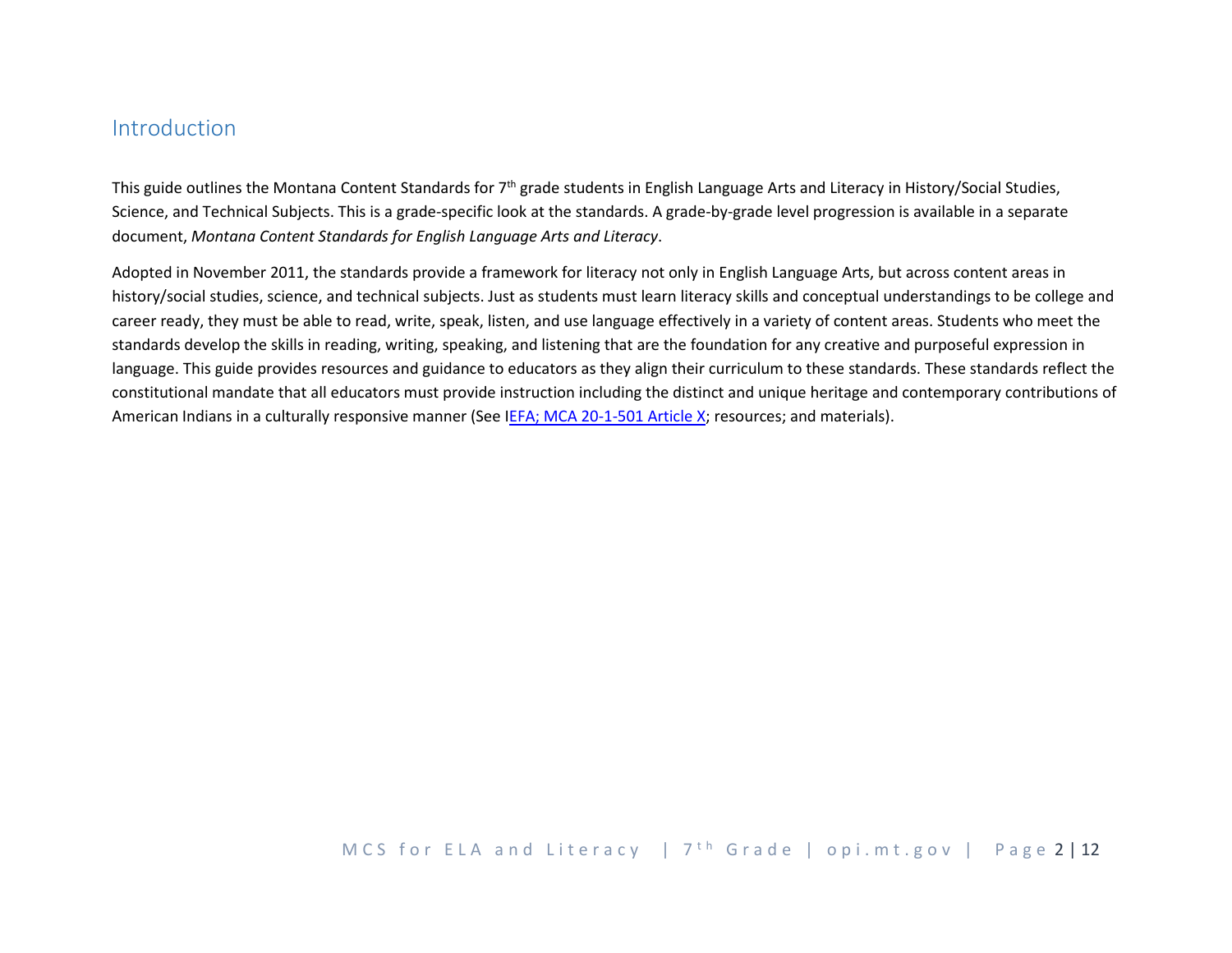## Reading Standards for Literature (RL.7)

#### **Key Ideas and Details**

- RL.7.1 Cite several pieces of textual evidence to support analysis of what the text says explicitly as well as inferences drawn from the text.
- RL.7.2 Determine a theme or central idea of a text and analyze its development over the course of the text; provide an objective summary of the text.
- RL.7.3 Analyze how particular elements of a story or drama interact (e.g., how setting shapes the characters or plot).

#### **Craft and Structure**

- RL.7.4 Determine the meaning of words and phrases as they are used in a text, including figurative and connotative meanings; analyze the impact of rhymes and other repetitions of sounds (e.g., alliteration) on a specific verse or stanza of a poem or section of a story or drama.
- RL.7.5 Analyze how a drama's or poem's form or structure (e.g., soliloquy, sonnet) contributes to its meaning.
- RL.7.6 Analyze how an author develops and contrasts the points of view of different characters or narrators in a text. **Integration of Knowledge and Ideas**
- RL.7.7 Compare and contrast a written story, drama, or poem to its audio, filmed, staged, or multimedia version, analyzing the effects of techniques unique to each medium (e.g., lighting, sound, color, or camera focus and angles in a film).
- RL.7.8 (Not applicable to literature)
- RL.7.9 Compare and contrast a fictional portrayal of a time, place, or character and a historical account of the same period as a means of understanding how authors of fiction use or alter history and include texts that contain portrayals and/or accounts by and about American Indians.

#### **Range of Reading and Level of Text Complexity**

RL.7.10 By the end of the year, read and comprehend literature, including stories, dramas, and poems, in the grades 6–8 text complexity band proficiently, with scaffolding as needed at the high end of the range.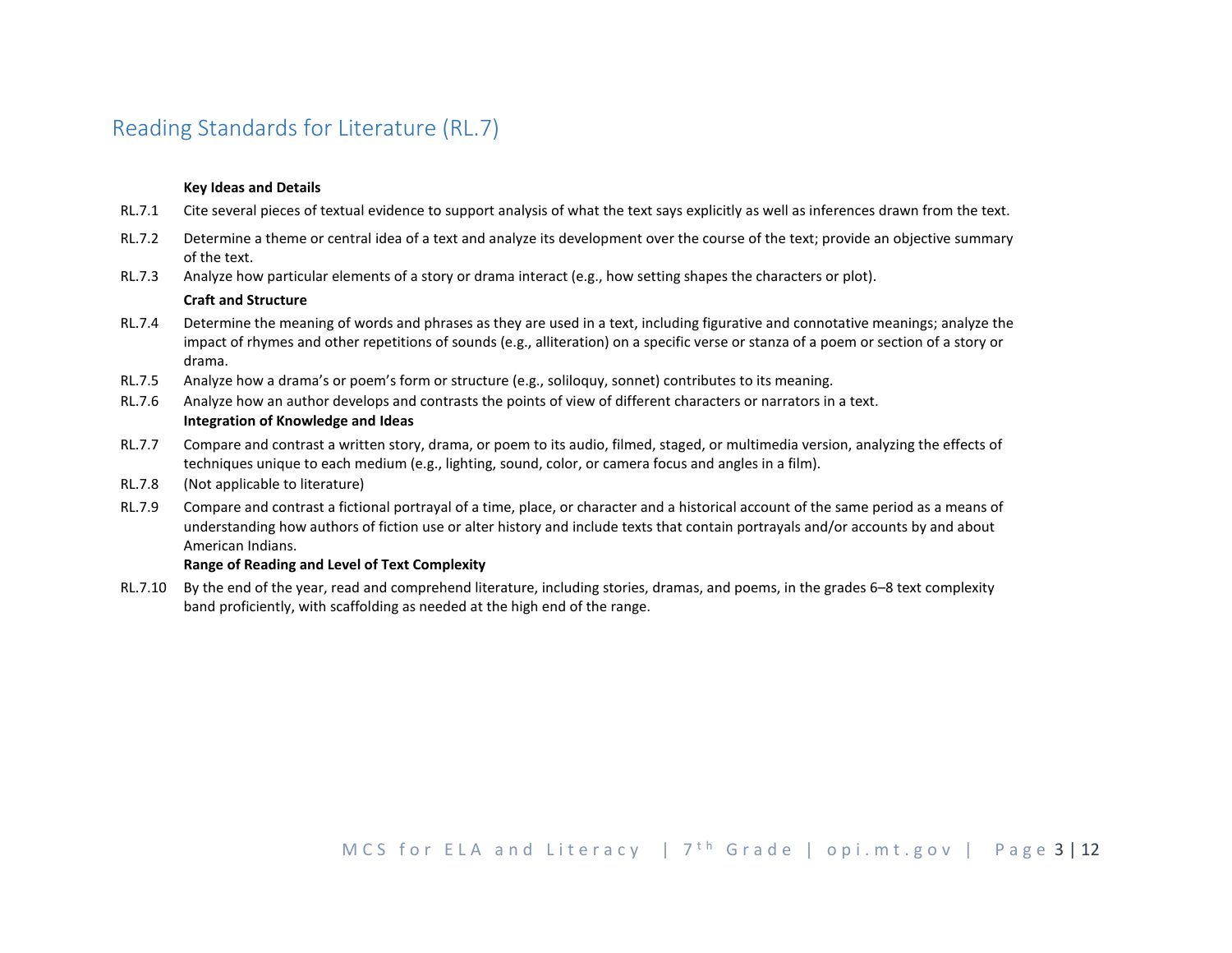## Reading Standards for Informational Text (RI.7)

#### **Key Ideas and Details**

- RI.7.1 Cite several pieces of textual evidence to support analysis of what the text says explicitly as well as inferences drawn from the text.
- RI.7.2 Determine two or more central ideas in a text and analyze their development over the course of the text; provide an objective summary of the text.
- RI.7.3 Analyze the interactions between individuals, events, and ideas in a text (e.g., how ideas influence individuals or events, or how individuals influence ideas or events).

#### **Craft and Structure**

- RI.7.4 Determine the meaning of words and phrases as they are used in a text, including figurative, connotative, and technical meanings; analyze the impact of a specific word choice on meaning and tone.
- RI.7.5 Analyze the structure an author uses to organize a text, including how the major sections contribute to the whole and to the development of the ideas.
- RI.7.6 Determine an author's point of view or purpose in a text, including those by and about American Indians, and analyze how the author distinguishes his or her position from that of others. **Integration of Knowledge and Ideas**

- RI.7.7 Compare and contrast a text to an audio, video, or multimedia version of the text, analyzing each medium's portrayal of the subject (e.g., how the delivery of a speech affects the impact of the words).
- RI.7.8 Trace and evaluate the argument and specific claims in a text, assessing whether the reasoning is sound and the evidence is relevant and sufficient to support the claims and include texts by and about American Indians.
- RI.7.9 Analyze how two or more authors writing about the same topic shape their presentations of key information by emphasizing different evidence or advancing different interpretations of facts and include texts by and about American Indians.

#### **Range of Reading and Level of Text Complexity**

RI.7.10 By the end of the year, read and comprehend literary nonfiction in the grades 6–8 text complexity band proficiently, with scaffolding as needed at the high end of the range.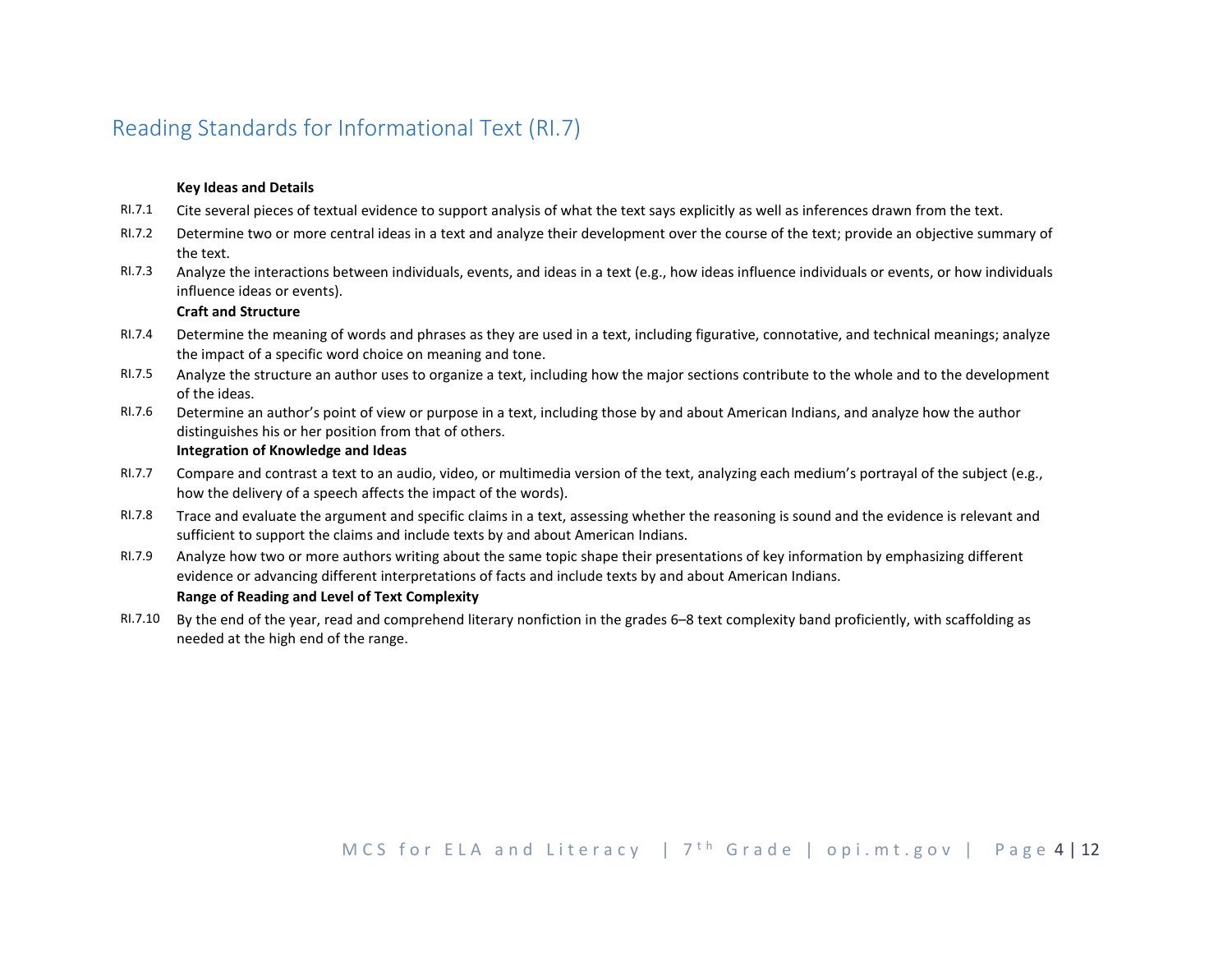## Writing Standards (W.7)

#### **Text Types and Purposes**

- RW.7.1 Write arguments to support claims with clear reasons and relevant evidence.
- RW.7.1.a Introduce claim(s), acknowledge alternate or opposing claims, and organize the reasons and evidence logically.
- RW.7.1.b Support claim(s) with logical reasoning and relevant evidence, using accurate, credible sources, including oral sources, and demonstrating an understanding of the topic or text.
- RW.7.1.c Use words, phrases, and clauses to create cohesion and clarify the relationships among claim(s), reasons, and evidence.
- RW.7.1.d Establish and maintain a formal style.
- RW.7.1.e Provide a concluding statement or section that follows from and supports the argument presented.
- RW.7.2 Write informative/explanatory texts to examine a topic and convey ideas, concepts, and information through the selection, organization, and analysis of relevant content.
- RW.7.2.a Introduce a topic clearly, previewing what is to follow; organize ideas, concepts, and information, using strategies such as definition, classification, comparison/contrast, and cause/effect; include formatting (e.g., headings), graphics (e.g., charts, tables), and multimedia when useful to aiding comprehension.
- RW.7.2.b Develop the topic with relevant facts, definitions, concrete details, quotations, or other information and examples.
- RW.7.2.c Use appropriate transitions to create cohesion and clarify the relationships among ideas and concepts.
- RW.7.2.d Use precise language and domain-specific vocabulary to inform about or explain the topic.
- RW.7.2.e Establish and maintain a formal style.
- RW.7.2.f Provide a concluding statement or section that follows from and supports the information or explanation presented.
- RW.7.3 Write narratives to develop real or imagined experiences or events using effective technique, relevant descriptive details, and wellstructured event sequences.
- RW.7.3.a Engage and orient the reader by establishing a context and point of view and introducing a narrator and/or characters; organize an event sequence that unfolds naturally and logically.
- RW.7.3.b Use narrative techniques, such as dialogue, pacing, and description, to develop experiences, events, and/or characters.
- RW.7.3.c Use a variety of transition words, phrases, and clauses to convey sequence and signal shifts from one time frame or setting to another.
- RW.7.3.d Use precise words and phrases, relevant descriptive details, and sensory language to capture the action and convey experiences and events.
- RW.7.3.e Provide a conclusion that follows from and reflects on the narrated experiences or events.

## MCS for ELA and Literacy |  $7<sup>th</sup>$  Grade | opi.mt.gov | Page 5 | 12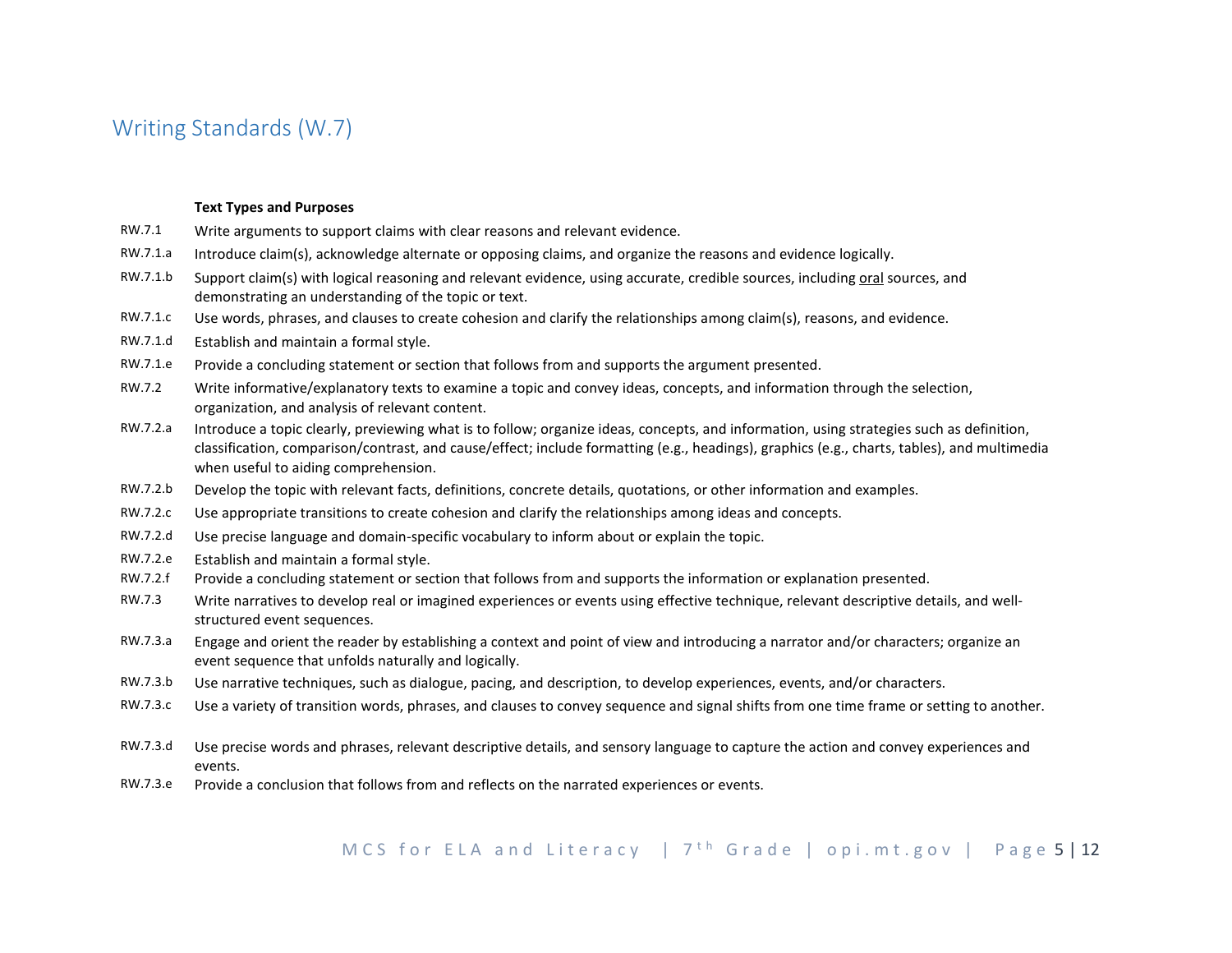#### **Production and Distribution of Writing**

- RW.7.4 Produce clear and coherent writing in which the development, organization, and style are appropriate to task, purpose, and audience.
- RW.7.5 With some guidance and support from peers and adults, develop and strengthen writing as needed by planning, revising, editing, rewriting, or trying a new approach, focusing on how well purpose and audience have been addressed.
- RW.7.6 Use technology, including the Internet, to produce and publish writing and link to and cite sources as well as to interact and collaborate with others, including linking to and citing sources.

#### **Research to Build and Present Knowledge**

- RW.7.7 Conduct short research projects to answer a question, drawing on several sources and generating additional related, focused questions for further research and investigation and include sources and/or topics by and about American Indians.
- RW.7.8 Gather relevant information from multiple print and digital sources, using search terms effectively; assess the credibility and accuracy of each source; and quote or paraphrase the data and conclusions of others while avoiding plagiarism and following a standard format for citation.
- RW.7.9 Draw evidence from literary or informational texts to support analysis, reflection, and research.
- RW.7.9.a Apply *grade 7 Reading standards* to literature (e.g., "Compare and contrast a fictional portrayal of a time, place, or character and a historical account of the same period as a means of understanding how authors of fiction use or alter history").
- RW.7.9.b Apply *grade 7 Reading standards* to literary nonfiction (e.g. "Trace and evaluate the argument and specific claims in a text, assessing whether the reasoning is sound and the evidence is relevant and sufficient to support the claims"). **Range of Writing**
- RW.7.10 Write routinely over extended time frames (time for research, reflection, and revision) and shorter time frames (a single sitting or a day or two) for a range of discipline-specific tasks, purposes, and audiences.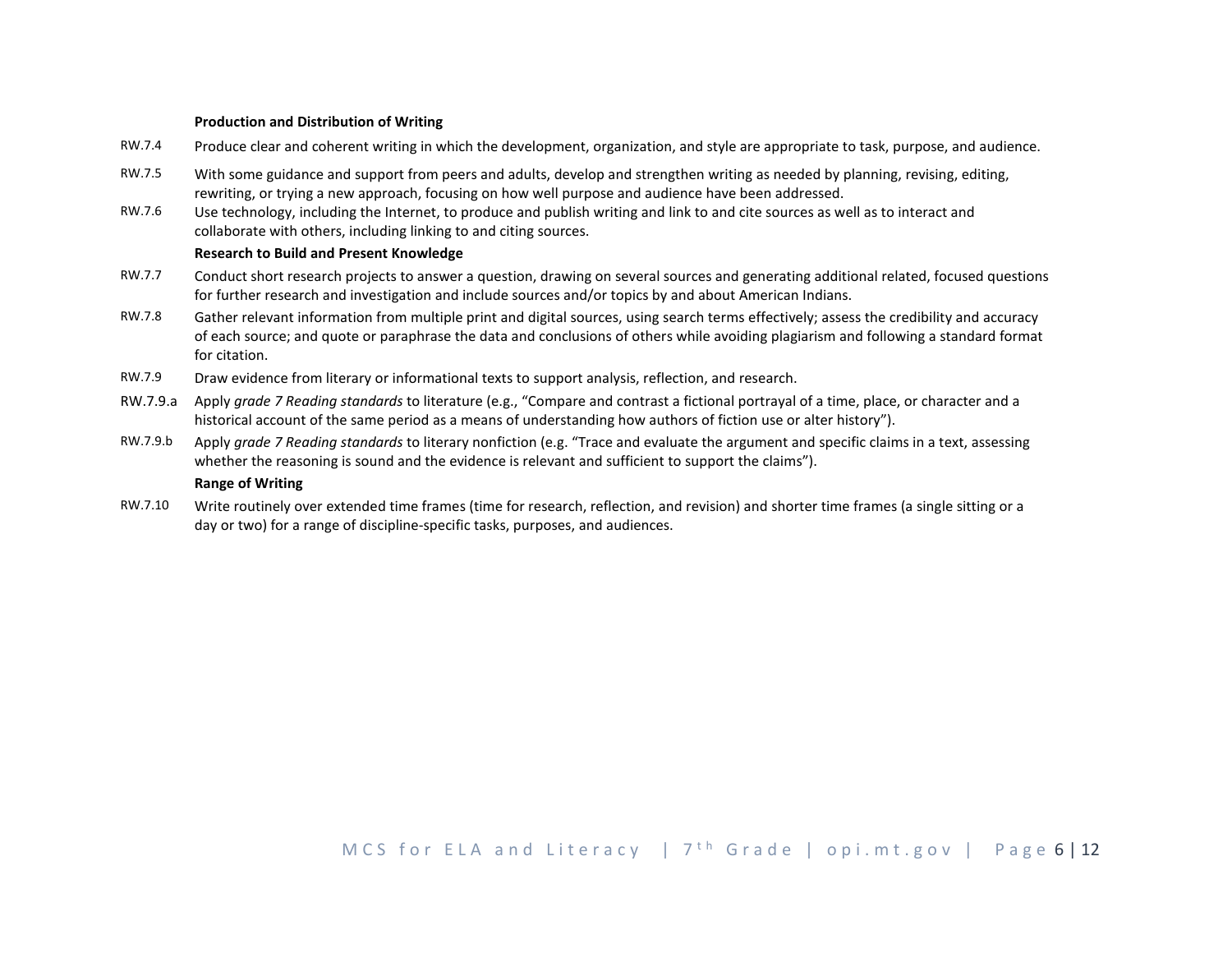## Speaking and Listening Standards (SL.7)

#### **Comprehension and Collaboration**

- SL.7.1 Engage effectively in a range of collaborative discussions (one-on-one, in groups, and teacher-led) with diverse partners on *grade 7 topics, texts, and issues,* building on others' ideas and expressing their own clearly.
- SL.7.1.a Come to discussions prepared, having read or researched material under study; explicitly draw on that preparation by referring to evidence on the topic, text, or issue to probe and reflect on ideas under discussion.
- SL.7.1.b Follow rules for collegial discussions, track progress toward specific goals and deadlines, and define individual roles as needed.
- SL.7.1.c Pose questions that elicit elaboration and respond to others' questions and comments with relevant observations and ideas that bring the discussion back on topic as needed.
- SL.7.1.d Acknowledge new information expressed by others and, when warranted, modify their own views.
- SL.7.2 Analyze the main ideas and supporting details presented in diverse media and formats (e.g., visually, quantitatively, orally) and explain how the ideas clarify a topic, text, or issue under study.
- SL.7.3 Delineate a speaker's argument and specific claims, evaluating the soundness of the reasoning and the relevance and sufficiency of the evidence.

#### **Presentation of Knowledge and Ideas**

- SL.7.4 Present claims and findings, emphasizing salient points in a focused, coherent manner with pertinent descriptions, facts, details, and examples; use appropriate eye contact, adequate volume, and clear pronunciation.
- SL.7.5 Include multimedia components and visual displays in presentations to clarify claims and findings and emphasize salient points.
- SL.7.6 Adapt speech to a variety of contexts and tasks, demonstrating command of formal English when indicated or appropriate.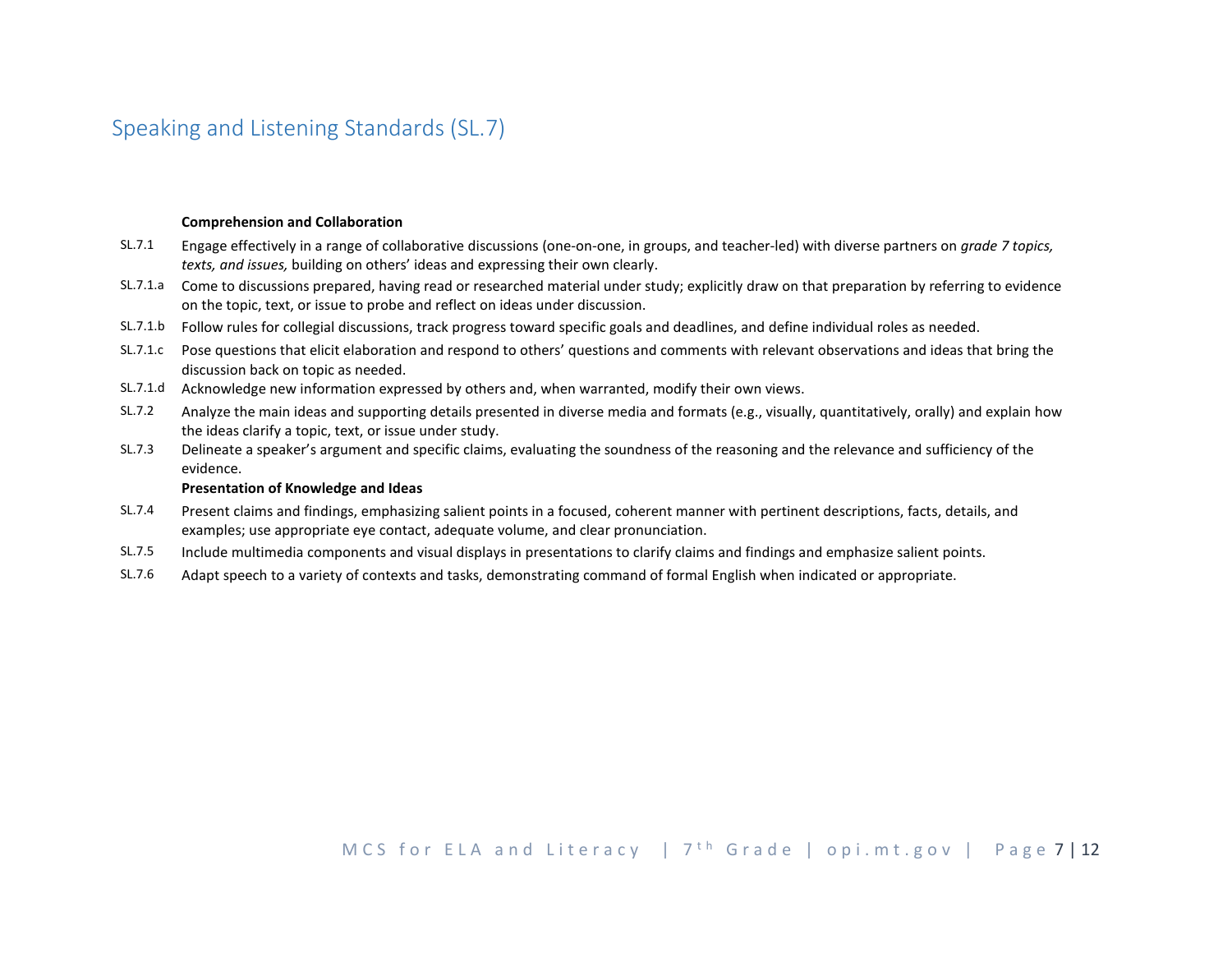## Language Standards (L.7)

#### **Conventions of Standard English**

- L.7.1 Demonstrate command of the conventions of standard English grammar and usage when writing or speaking.
- L.7.1.a Explain the function of phrases and clauses in general and their function in specific sentences.
- L.7.1.b Choose among simple, compound, complex, and compound-complex sentences to signal differing relationships among ideas.
- L.7.1.c Place phrases and clauses within a sentence, recognizing and correcting misplaced and dangling modifiers.
- L.7.2 Demonstrate command of the conventions of standard English capitalization, punctuation, and spelling when writing.
- L.7.2.a Use a comma to separate coordinate adjectives (e.g., *It was a fascinating, enjoyable movie* but not *He wore an old[,] green shirt*).
- L.7.2.b Spell correctly.

#### **Knowledge of Language**

- L.7.3 Use knowledge of language and its conventions when writing, speaking, reading, or listening.
- L.7.3.a Choose language that expresses ideas precisely and concisely, recognizing and eliminating wordiness and redundancy.

#### **Vocabulary Acquisition and Use**

- L.7.4 Determine or clarify the meaning of unknown and multiple-meaning words and phrases based on *grade 7 reading and content*, choosing flexibly from a range of strategies.
- L.7.4.a Use context (e.g., the overall meaning of a sentence or paragraph; a word's position or function in a sentence) as a clue to the meaning of a word or phrase.
- L.7.4.b Use common, grade-appropriate Greek or Latin affixes and roots as clues to the meaning of a word (e.g., *belligerent, bellicose, rebel*).
- L.7.4.c Consult general and specialized reference materials (e.g., dictionaries, glossaries, thesauruses), both print and digital, to find the pronunciation of a word or determine or clarify its precise meaning or its part of speech.
- L.7.4.d Verify the preliminary determination of the meaning of a word or phrase (e.g., by checking the inferred meaning in context or in a dictionary).
- L.7.5 Demonstrate understanding of figurative language, word relationships, and nuances in word meanings.
- L.7.5.a Interpret figures of speech (e.g., literary, biblical, and mythological allusions) in context.
- L.7.5.b Use the relationship between particular words (e.g., synonym/antonym, analogy) to better understand each of the words.
- L.7.5.c Distinguish among the connotations (associations) of words with similar denotations (definitions) (e.g., *refined, respectful, polite, diplomatic, condescending*).
- L.7.5.d Recognize the influence time, culture, gender and social relationships have upon word meaning.
- L.7.6 Acquire and use accurately grade-appropriate general academic and domain-specific words and phrases; gather vocabulary knowledge when considering a word or phrase important to comprehension or expression.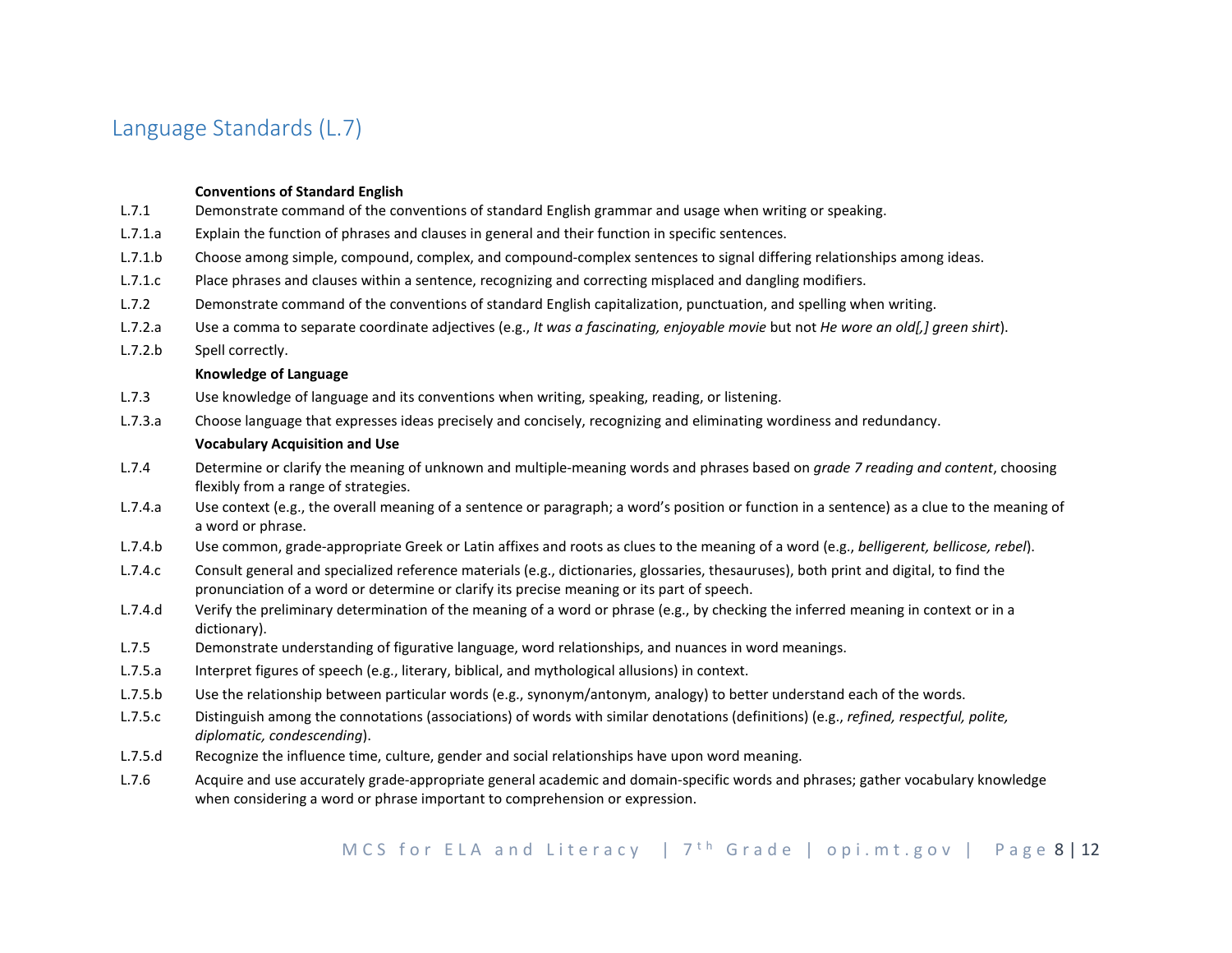## Reading Standards for Literacy in History/Social Studies (RH.6-8)

#### **Key Ideas and Details**

- RH.6-8.1 Cite specific textual evidence to support analysis of primary and secondary sources.
- RH.6-8.2 Determine the central ideas or information of a primary or secondary source; provide an accurate summary of the source distinct from prior knowledge or opinions.
- RH.6-8.3 Identify key steps in a text's description of a process related to history/social studies (e.g., how a bill becomes law, how interest rates are raised or lowered).

#### **Craft and Structure**

- RH.6-8.4 Determine the meaning of words and phrases as they are used in a text, including vocabulary specific to domains related to history/social studies.
- RH.6-8.5 Describe how a text presents information (e.g., sequentially, comparatively, causally).
- RH.6-8.6 Identify aspects of a text, including those by and about American Indians, that reveal an author's point of view or purpose (e.g., loaded language, inclusion or avoidance of particular facts).

#### **Integration of Knowledge and Ideas**

- RH.6-8.7 Integrate visual information (e.g., in charts, graphs, photographs, videos, or maps) with other information in print and digital texts.
- RH.6-8.8 Distinguish among fact, opinion, and reasoned judgment in a text including texts by and about American Indians.
- RH.6-8.9 Analyze the relationship between a primary and secondary source on the same topic, including sources by and about American Indians.

### **Range of Reading and Level of Text Complexity**

RH.6-8.10 By the end of grade 8, read and comprehend history/social studies texts in the grades 6–8 text complexity band independently and proficiently.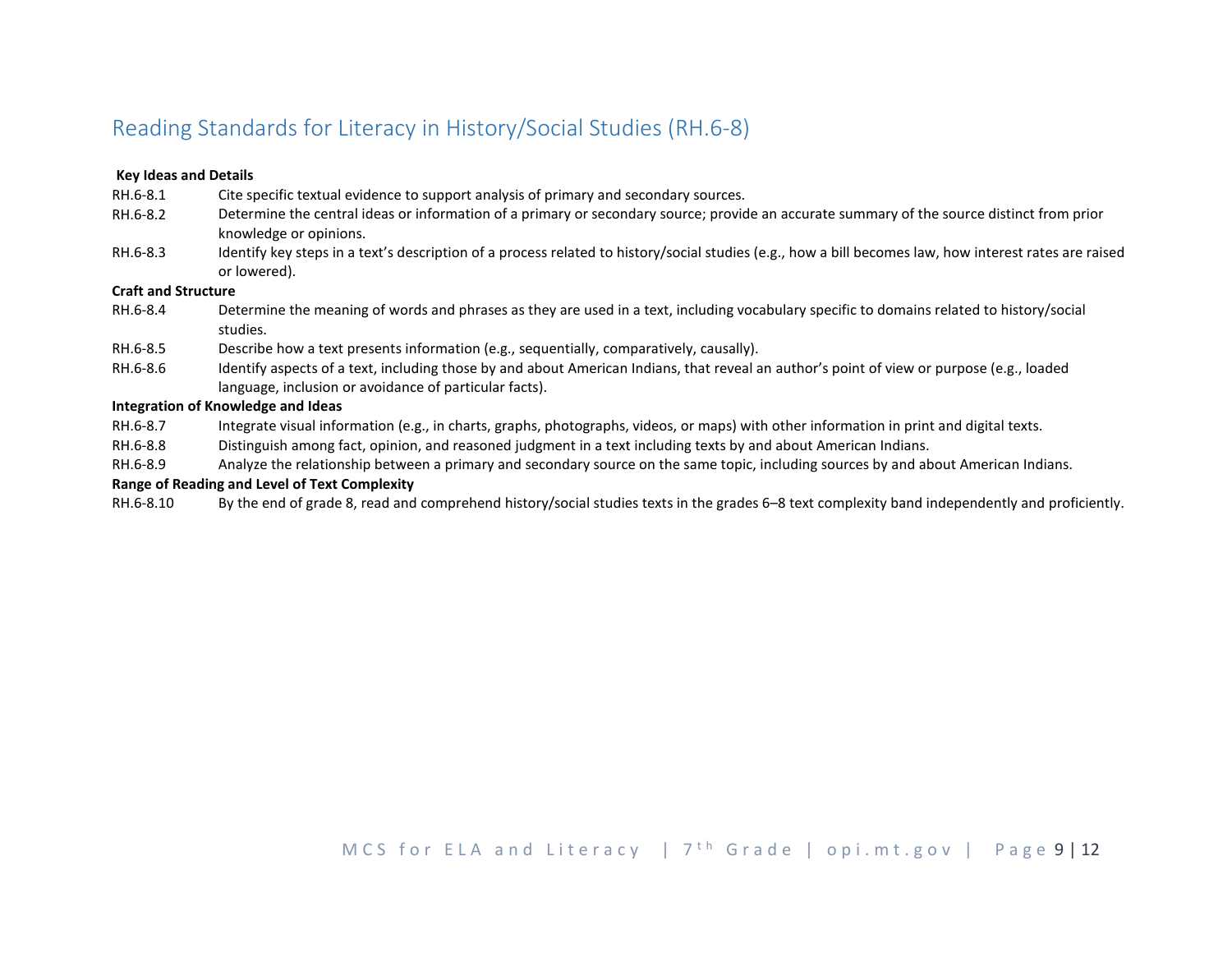## Reading Standards for Literacy in Science and Technical Subjects (RST.6-8)

#### **Key Ideas and Details**

- RST.6-8.1 Cite specific textual evidence to support analysis of science and technical texts.
- RST.6-8.2 Determine the central ideas or conclusions of a text; provide an accurate summary of the text distinct from prior knowledge or opinions.
- RST.6-8.3 Follow precisely a multistep procedure when carrying out experiments, taking measurements, or performing technical tasks.

#### **Craft and Structure**

- RST.6-8.4 Determine the meaning of symbols, key terms, and other domain-specific words and phrases as they are used in a specific scientific or technical context relevant to *grades 6–8 texts and topics*.
- RST.6-8.5 Analyze the structure an author uses to organize a text, including how the major sections contribute to the whole and to an understanding of the topic.
- RST.6-8.6 Analyze the author's purpose in providing an explanation, describing a procedure, or discussing an experiment in a text.

#### **Integration of Knowledge and Ideas**

- RST.6-8.7 Integrate quantitative or technical information expressed in words in a text with a version of that information expressed visually (e.g., in a flowchart, diagram, model, graph, or table).
- RST.6-8.8 Distinguish among facts, reasoned judgment based on research findings, and speculation in a text. Include texts by and about American Indians.
- RST.6-8.9 Compare and contrast the information gained from experiments, simulations, video, or multimedia sources with that gained from reading a text on the same topic.

#### **Range of Reading Level of Text Complexity**

RST.6-8.10 By the end of grade 8, read and comprehend science/technical texts in the grades 6–8 text complexity band independently and proficiently.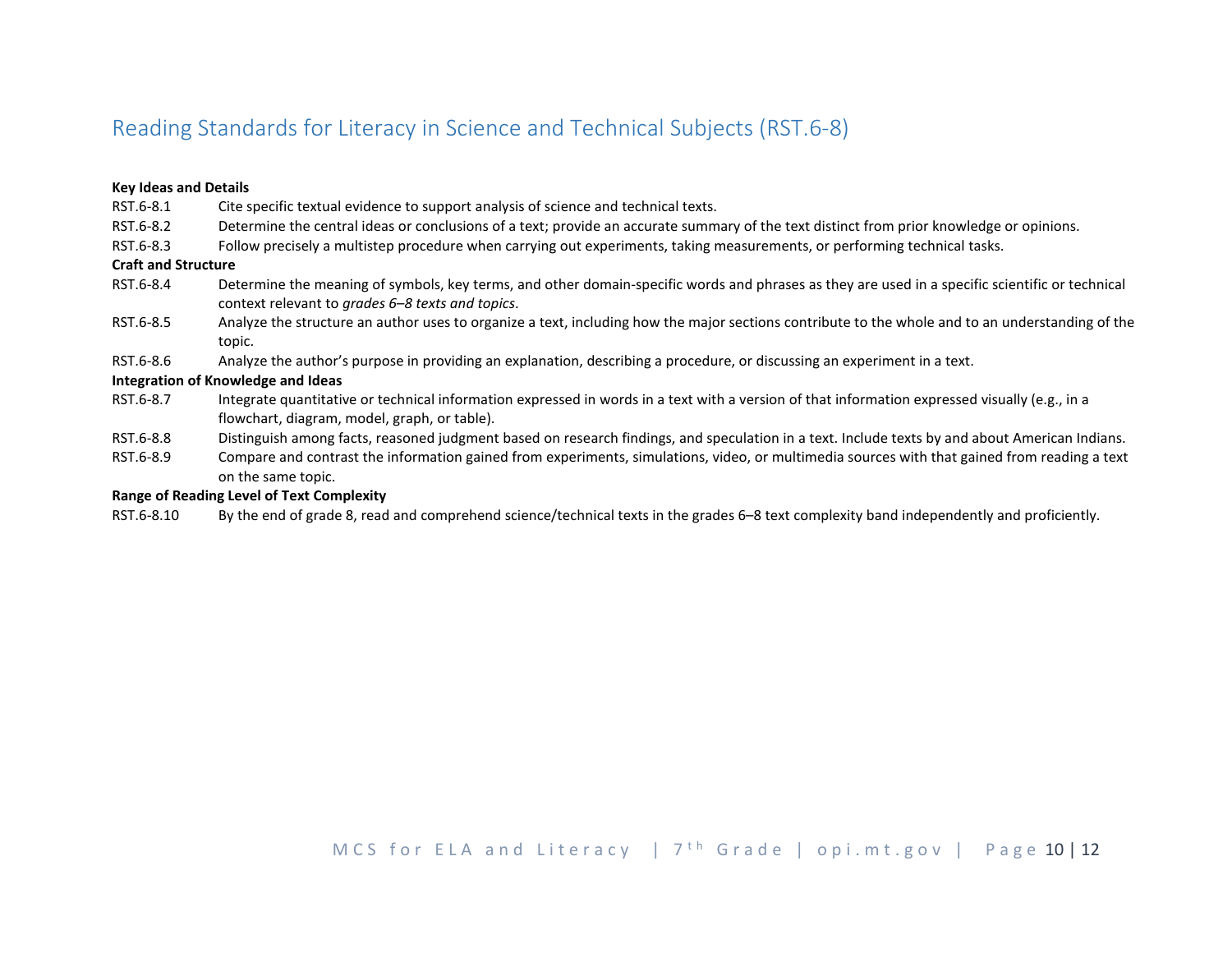## Writing Standards for Literacy in History/Social Studies (WHST.6-8)

### **Text Types and Purposes**

- WHST.6-8.1 Write arguments focused on *discipline-specific content*.
- WHST.6-8.1a Introduce claim(s) about a topic or issue, acknowledge and distinguish the claim(s) from alternate or opposing claims, and organize the reasons and evidence logically.
- WHST.6-8.1b Support claim(s) with logical reasoning and relevant, accurate data and evidence that demonstrate an understanding of the topic or text, using
- WHST.6-8.1c Use words, phrases, and clauses to create cohesion and clarify the relationships among claim(s), counterclaims, reasons, and evidence.
- WHST.6-8.1d Establish and maintain a formal style.
- WHST.6-8.1e Provide a concluding statement or section that follows from and supports the argument presented.
- WHST.6-8.2 Write informative/explanatory texts, including the narration of historical events, scientific procedures/ experiments, or technical processes.
- WHST.6-8.2a Introduce a topic clearly, previewing what is to follow; organize ideas, concepts, and information into broader categories as appropriate to achieving purpose; include formatting (e.g., headings), graphics (e.g., charts, tables), and multimedia when useful to aiding comprehension.
- WHST.6-8.2b Develop the topic with relevant, well-chosen facts, definitions, concrete details, quotations, or other information and examples.
- WHST.6-8.2c Use appropriate and varied transitions to create cohesion and clarify the relationships among ideas and concepts.
- WHST.6-8.2d Use precise language and domain-specific vocabulary to inform about or explain the topic.
- WHST.6-8.2e Establish and maintain a formal style and objective tone.
- WHST.6-8.2f Provide a concluding statement or section that follows from and supports the information or explanation presented.
- WHST.6-8.3 (See note; not applicable as a separate requirement)

### **Production and Distribution of Writing**

- WHST.6-8.4 Produce clear and coherent writing in which the development, organization, and style are appropriate to task, purpose, and audience.
- WHST.6-8.5 With some guidance and support from peers and adults, develop and strengthen writing as needed by planning, revising, editing, rewriting, or trying a new approach, focusing on how well purpose and audience have been addressed.
- WHST.6-8.6 Use technology, including the Internet, to produce and publish writing and present the relationships between information and ideas clearly and efficiently.

### **Research to Build and Present Knowledge**

- WHST.6-8.7 Conduct short research projects to answer a question (including a self-generated question), drawing on several sources and generating additional related, focused questions that allow for multiple avenues of exploration.
- WHST.6-8.8 Gather relevant information from multiple oral, print and digital sources, using search terms effectively; assess the credibility and accuracy of each source; and quote or paraphrase the data and conclusions of others while avoiding plagiarism and following a standard format for citation.
- WHST.6-8.9 Draw evidence from informational texts to support analysis, reflection, and research. Include texts by and about American Indians.

### **Range of Writing**

WHST.6-8.10 Write routinely over extended time frames (time for reflection and revision) and shorter time frames (a single sitting or a day or two) for a range of discipline-specific tasks, purposes, and audiences.